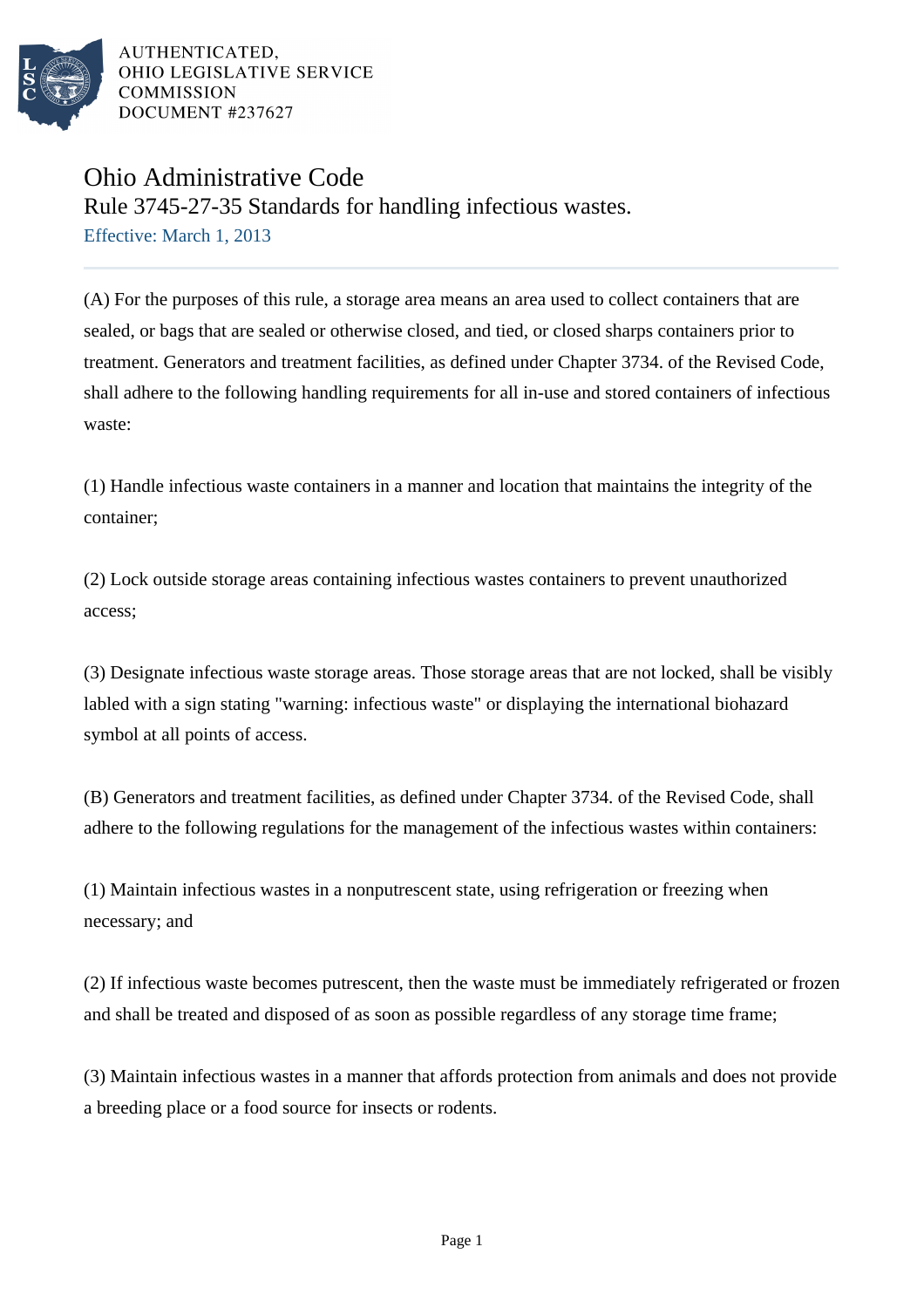

AUTHENTICATED, OHIO LEGISLATIVE SERVICE **COMMISSION** DOCUMENT #237627

(C) Infectious waste treatment facilities shall adhere to the following storage regulations:

(1) No infectious waste may be stored more than fourteen days at any facility;

(2) No more than seven times the treatment facility's total maximum daily throughput capacity of all incinerators and/or autoclaves shall be stored for treatment;

(3) All facilities shall formulate a contingency plan. At a minimum the plan shall:

(a) Address compliance with the requirements set forth in paragraphs (A) and (B) of this rule, and shall provide for the removal of infectious wastes to an alternate treatment facility;

(b) Be maintained at the treatment facility as a part of the facility management plan in accordance with rule 3745-27-32 of the Administrative Code;

(c) Designate an emergency coordinator and an alternate emergency coordinator; and

(d) Contain all of the following:

- (i) Table of contents, and
- (ii) Facility identification, and
- (iii) Purpose statement, and
- (iv) Emergency response equipment, and
- (v) A designatation of alternative treatment facilities, and
- (vi) Responsibilities of emergency coordinator, and
- (vii) Storage procedures, and